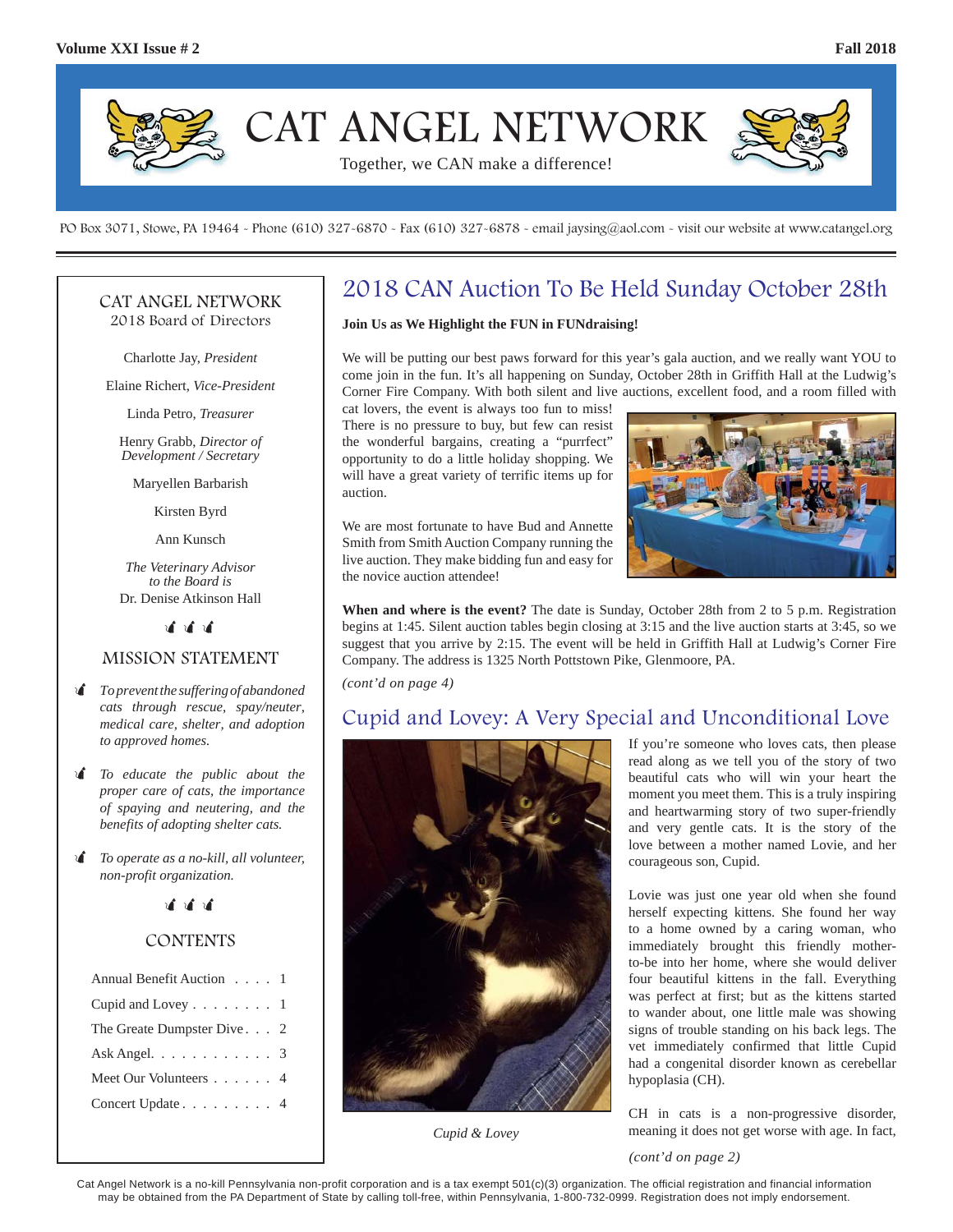## Cupid and Lovey

#### *(cont'd from page 1)*

cats with CH live very happy and healthy lives. CH occurs when the cerebellum (the part of the brain which controls fine motor skills and coordination) is not completely mature at birth. It requires no medication and almost no special

care in the home. Cupid is able to lift himself up and walk for short distances. Then, he sits down for a moment before continuing on. His gait is shaky, but he is confident and determined. He is quite healthy and uses his litterbox always. He easily finds his way to his food and water bowl and is a very good eater!

Life was good for Cupid, Lovie, and the woman who rescued them, until

sometime in 2018. Then the owner was told by her employer that she would be required to travel in order to keep her job. She would be away for a couple of weeks each time, which meant that she couldn't keep any of her beloved pets. She was heartbroken and desperately searched for

## The Great Dumpster Dive

#### *by Lauralee Schweitzer*

It was Saturday February 11, 2017. My friend Sonia got a call about someone seeing kittens playing under a dumpster behind the Giant in Kennett Square. By the time Sonia and Deb arrived, a woman had grabbed a kitten and wasn't very willing to part with him. I arrived at that point and the other kittens had disappeared. We frantically tried to find the woman who had taken the kitten and eventually were successful. We were able to convince her she could adopt him from CAN in 3 months when he was ready. Deb took that little orange kitten home and we made plans to stake out the dumpster each night to watch for kitten and/or mommy activity.

On the first night, we set up some traps around the dumpster. Sure enough, once things settled down, three darling little kittens came dancing out in the light of the store's ramp for loading the dumpster. Mommy cat appeared as well. I just watched as they ate from the drop trap. We were "training" the family for the weekend when we were hoping to trap them all.

On the second night we found all three kittens left unattended while mom must have gone hunting. It was dusk when I saw mom come back and engage in a fight with a male cat to protect her kittens. Two kittens ran off, but one was confused and I was able to get him. And

someone to take Cupid and Lovie so they would be safe. Cat Angel Network happily took them in and began the search for someone who would love them as much as they had been loved in the past.

> It took no time at all for Cupid and Lovie to acclimate to foster life. They immediately warmed up to their foster mom and showed her that they are completely trusting and want to be near her as much as possible. His foster mom named him "Cupid" because he stole her heart, and Lovie's name truly represents personality as well. They greet everyone who comes to visit by immediately coming up and rubbing up against them, as they happily purr away.

While his back legs cannot hold him up for long periods, Cupid does walk around on his own. The only special accommodation he needs is to be safe from falling down a set of stairs – something that can be easily rectified by using

a baby gate (as Cupid does not jump). Carpet (or area rugs) help him move around more easily, and make him very happy. He is determined to do things for himself, and he requires no more care than a "normal" cat – Cupid is both very normal, and very special at the same time.

Lovie is completely devoted to her son. She is the epitome of a loving mother, and she often follows closely behind Cupid, making sure that he is always in sight. She will often run to his side and gently push him down if she feels he's wandering too far away, and they will cuddle in their cat bed throughout the day. She has a beautiful spirit: one of a loving mother, but also that of a wonderful companion cat as well.

Like people, there are cats who are born with disabilities, and such cats often have the most gentle personalities and seem to be grateful for what they have. This is truly the case with Cupid. His disability is all he's ever known, and he shows his determination every day. He knows how to care for himself, inspiring everyone who knows and loves him. Not to be left unnoticed,

*(cont'd on page 4)*



so number two was caught, another beautiful orange kitten, and Deb took him home to reunite him with his brother.

After two more nights of dumpster sitting we realized mommy kitty may have moved the last two kittens – to protect them from us! She was still eating out of the box trap but we hadn't seen any kittens. We had become friendly with an employee who had been watching our mommy cat and had the idea that mommy may have moved the kittens into the dumpster! He had seen her walk along the edge and drop down inside several times during the day when we weren't there.

The dumpster was 12' x 20' and 6 feet high, you couldn't see into it without standing on something. We were concerned as the dumpster was almost full and may be hauled away at any timed to be emptied. We continued to watch and wait and Mom cat ate from the box trap. We decided to empty that dumpster on Friday night to see if those two remaining kittens were in there.

Friday came and five of us started the dumpster dive just after dark. We set the box trap for the mother cat. We didn't want her to see what we were doing and upset her if, in fact, the

kittens were in there. She soon came around and we trapped her right away in the box trap, transferred her to a regular trap and moved her out of sight. We all set about unloading the dumpster – three people in the dumpster and two outside, receiving stuff from within the dumpster. Those inside had to be extremely careful how and where they placed their feet as they had no idea where those kittens might be!!

Three hours passed and we were finally starting to see some parts of the bottom of the dumpster. Suddenly we saw a flash of something fly by ,and our hearts all skipped a beat. With a quick move, a beautiful soft gray kitten was captured! Now we were down to one last corner, and there wasn't much left to pick up. Nothing was moving and we all were thinking "did someone step on, or drop something on, that last kitten?" I was standing on a step stool with a large fishing net in one hand. Suddenly I yelled repeatedly,"There it is, there it is!" A little dark kitten came running my way and I used the net to pin her along the side of the dumpster until the kitten was lifted up in the net with the excited exclamation, "We have a tortie!" At that point we all either laughed, cried or did both... we were so happy to have saved those two little dumpster kittens!



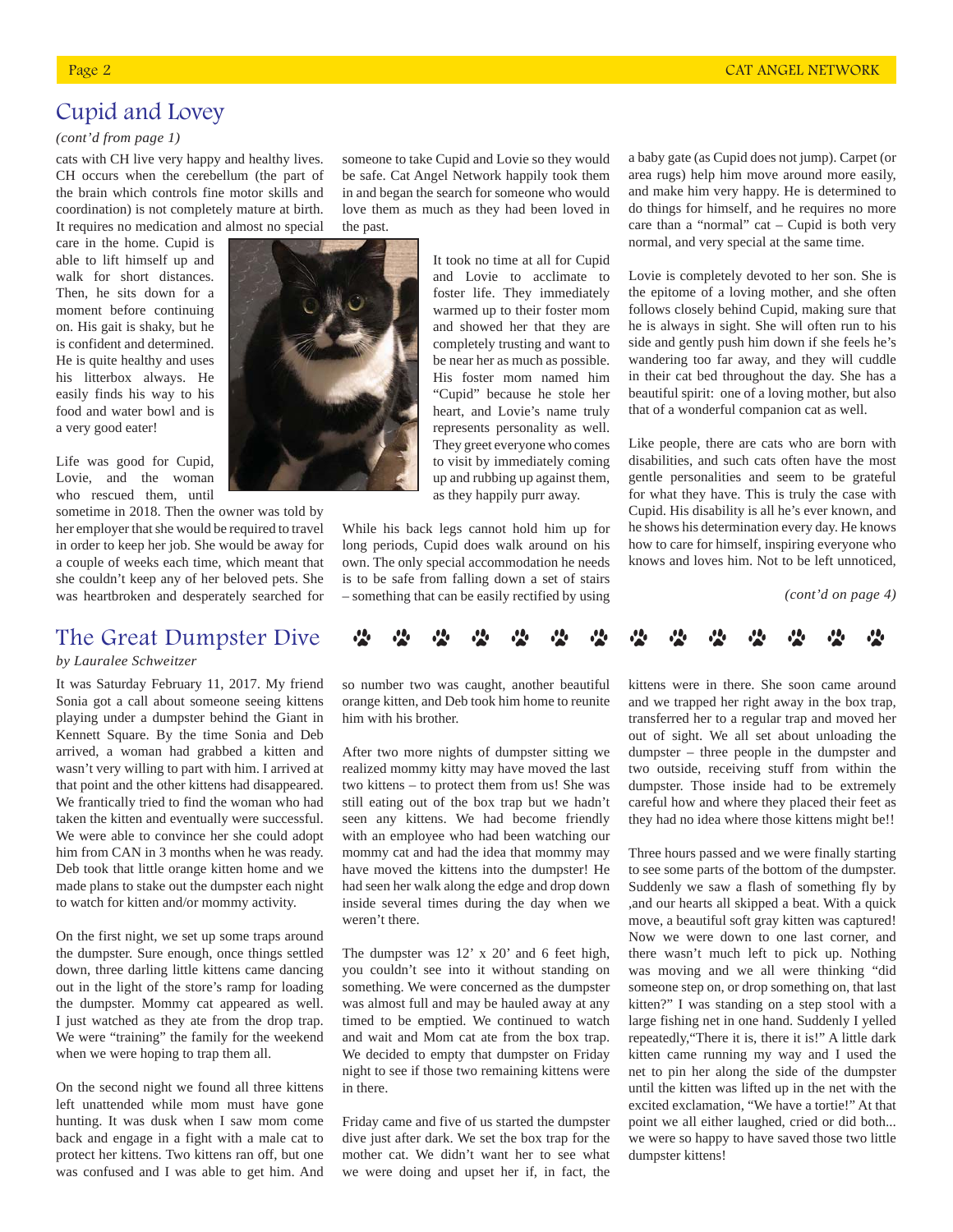# Ask "Angel"

QUESTION: About a month ago I took in a stray kitten that I found in my yard. Zelda is my first and only pet ever. She is absolutely adorable, but I have a big problem with her rough behavior. I am covered with scratches and wounds and am beginning to be afraid of my own pet! She lies in wait for me, attacks my ankles, climbs up my legs, leaps on me while I'm asleep and bites my feet, and chases me as I move about the house. Do I have an aggressive kitten? Is there anything I can do about it?



ANSWER: Actually, what you have is a normal kitten! Mother Nature has us kitties born into a litter for good reason – we learn everything that we need to know as adult cats from the interaction with our mom and siblings. We learn to stalk and attack prey, run and climb to escape danger, and defend ourselves from foes. At the same time, we burn off TONS of explosive kitten energy in a harmless way by chasing, wrestling, and play-fighting with our sibs.

What you are experiencing with Zelda is a common phenomenon known as "Single Kitten Syndrome." SKS occurs when a kitten does not have an outlet for pursuing natural instincts and therefore uses a substitute, i.e., YOU! She is chasing, attacking, and pouncing on you exactly as she would with a littermate. The only difference is that with her mom and littermates, a kitten learns boundaries. When she plays too rough, the other kitten screeches and runs away, ending the play. So kitty learns to play gentler so that the others will include her. When she bites too hard suckling for milk, her mom gives her a disciplinary but harmless "bop" with her paw and moves away. We kitties hate when that happens, but it does teach us that "when Momma's not happy, ain't nobody happy!"

What's the quickest, easiest way to redirect Zelda's behavior? Get her a kitten friend as a playmate! That's probably not what people expect to hear when they're having trouble with one kitten, but it's the reason why adopters

of kitties are advised, "Two kittens are easier than one." A solitary kitten gets into all kinds of mischief that includes both the behavior you describe AND getting into your stuff. When all that youthful zest is directed into the natural, normal outlet of play, Miss Ferocious Lion becomes Miss Frolicking Lamb, exhausted but happy after a day of running, wrestling, & leaping with her own kind, enjoying soccer games with a ball and stalking competitions with a toy mouse. And is there anything more heartwarming than the sight of two kittens curled up together, snoring peacefully with their arms around each other after a session of roughand-tumble?

If getting a second kitten is not a possibility due to lease restrictions, you must take on the role of the other kitten, only this time you will be setting up the play with your safety in mind. First, you need several interactive toys that will keep your hands away from the line of action. Fishing pole type toys, fake birds suspended on a wire, and the laser light are three excellent ways to engage your kitty's stalk-and-attack drive. If you have never watched a cat franticly chasing the little red dot of a laser toy, you have missed a hilarious opportunity to see just how much energy and persistence is packed into your kitten's compact body!



Second, keep your kitty's nails trimmed so that they are short and blunted at all times. Practicing this grooming routine every other week will remove the sharp points that have been making you an unwilling blood donor! The Cat Angel Network volunteers will clip your kitty's nails free of charge any weekend at the Pottstown or Downingtown Petsmart stores. Watch closely and you will learn a few secrets that make nail clipping a cinch!

Do I Have An Aggressive Kitten? What Can I Do?



The climbing behavior that has Zelda trying to scale you and every other tall object in the house with her claws will gradually extinguish until, by about eight months of age, she will be able to jump everywhere she needs to go. Throughout her life, though, she will need to stretch and scratch at her tree substitute. What's a tree substitute? It's a nice, tall, sturdy scratching post or cat tree covered with deliciously rough sisal rope or natural bark, and every cat-friendly home needs one! Here she will do her isometric stretching after a nap, pulling off the old nail sheaths, and marking the post with her scent. Happy work for us kitties – it feels great and we will gladly stay away from your possessions when we have something so much better suited for our instinctual scratching needs

Lastly, NEVER allow the kitty to play with your bare hands as this will teach her that your hand is a plaything which, I assume you agree, it is not. Often the root cause of aggressive play in adult cats is that a person in the family thought it was cute to play roughly with the kitten, using his/her hands, sometimes even touching the cat's sensitive underbelly. The kitten clamps down on the hand and thereafter views a person's hands as something to be wary of and attack. Then when Aunt Tilly visits the home, she does not find this behavior cute at all and wonders why, oh why, you have such a mean cat. 'Nuff said.

So, enjoy Zelda and let her teach you all the joys and wonders of living with a being who is only one small step away from the ways of the wild. By knowing and respecting her needs, and learning day by day how to work WITH them and not against them, you will see her predatory relationship with you disappear, and in its place will grow a deep and satisfying friendship between you, Zelda, and, hopefully, that second kitten we hope you'll adopt.